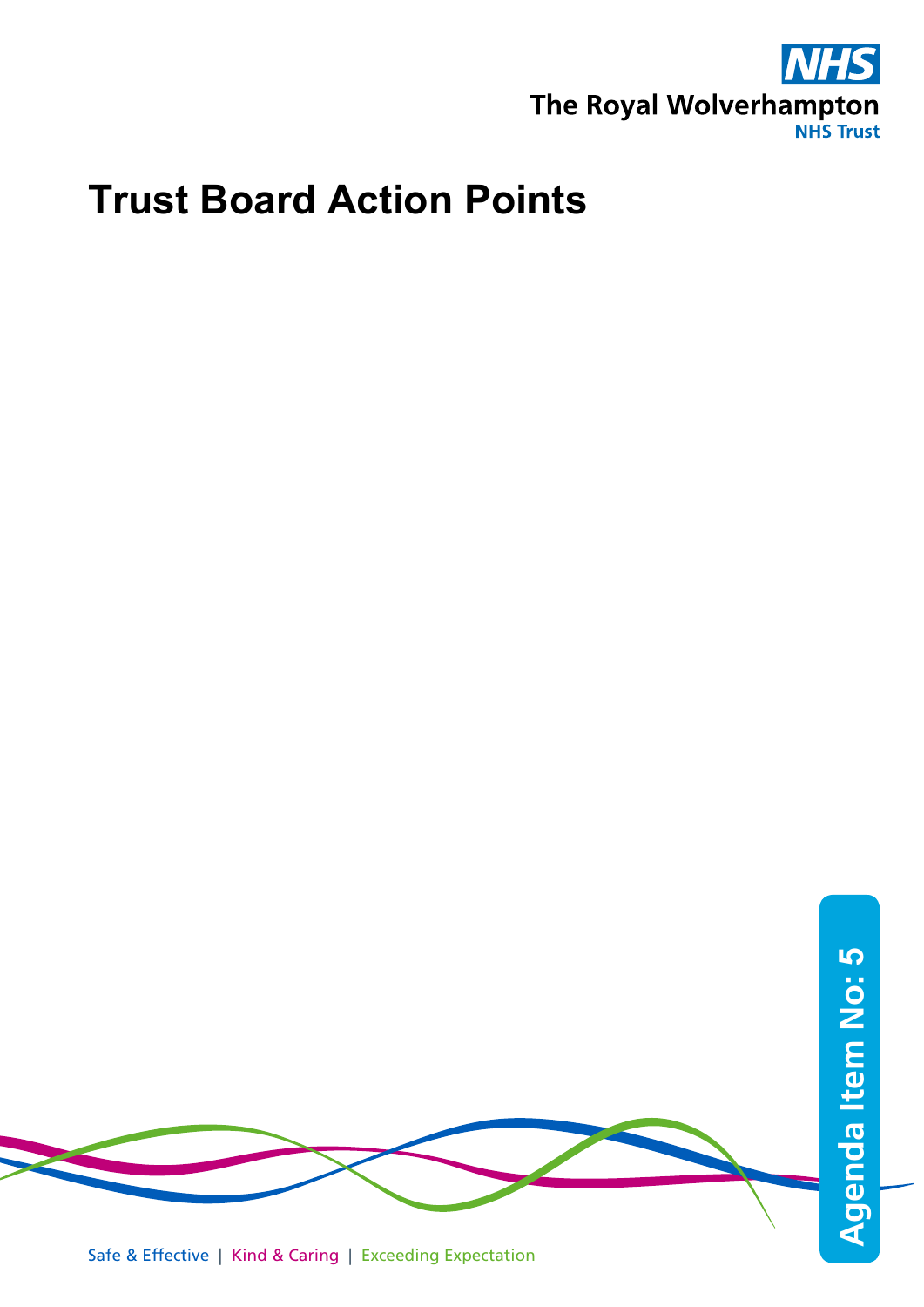## The Royal Wolverhampton NHS Trust



| <b>Trust Board Report</b>                  |                                                                                                               |  |  |  |  |  |
|--------------------------------------------|---------------------------------------------------------------------------------------------------------------|--|--|--|--|--|
| <b>Meeting Date:</b>                       | 29 <sup>th</sup> January 2018                                                                                 |  |  |  |  |  |
| Title:                                     | <b>Board Action Points</b>                                                                                    |  |  |  |  |  |
| <b>Executive Summary:</b>                  | This report lists the outstanding actions from previous Board meetings,                                       |  |  |  |  |  |
|                                            | and timescales for completion.                                                                                |  |  |  |  |  |
| <b>Action Requested:</b>                   | To note the actions taken, or still outstanding.                                                              |  |  |  |  |  |
| <b>Report of:</b>                          | <b>Chief Executive</b>                                                                                        |  |  |  |  |  |
| Author:                                    | <b>Keith Wilshere</b>                                                                                         |  |  |  |  |  |
| <b>Contact Details:</b>                    | keith.wilshere1@nhs.net<br>Tel 01902 694294                                                                   |  |  |  |  |  |
| <b>Links to Trust</b>                      | N/A                                                                                                           |  |  |  |  |  |
| <b>Strategic Objectives</b>                |                                                                                                               |  |  |  |  |  |
| <b>Resource</b>                            | Revenue: None                                                                                                 |  |  |  |  |  |
| Implications:                              | Capital: None<br>Workforce: None                                                                              |  |  |  |  |  |
|                                            | Funding Source: None                                                                                          |  |  |  |  |  |
| <b>Risks: BAF/TRR</b>                      | None identified                                                                                               |  |  |  |  |  |
| (describe risk and current<br>risk score)  |                                                                                                               |  |  |  |  |  |
| <b>Public or Private:</b>                  | Public                                                                                                        |  |  |  |  |  |
| (with reasons if private)                  |                                                                                                               |  |  |  |  |  |
| <b>References:</b>                         | Minutes of previous Board meetings                                                                            |  |  |  |  |  |
| (eg from/to other committees)              |                                                                                                               |  |  |  |  |  |
| <b>Appendices/</b>                         | None                                                                                                          |  |  |  |  |  |
| References/                                |                                                                                                               |  |  |  |  |  |
| <b>Background Reading</b>                  |                                                                                                               |  |  |  |  |  |
| <b>NHS Constitution:</b>                   | In determining this matter, the Board should have regard to the Core                                          |  |  |  |  |  |
| (How it impacts on any<br>decision-making) | principles contained in the Constitution of:<br>4                                                             |  |  |  |  |  |
|                                            | Equality of treatment and access to services<br>$\ddot{}$<br>High standards of excellence and professionalism |  |  |  |  |  |
|                                            | 4<br>Service user preferences                                                                                 |  |  |  |  |  |
|                                            | Cross community working<br><b>Best Value</b>                                                                  |  |  |  |  |  |
|                                            | Accountability through local influence and scrutiny                                                           |  |  |  |  |  |